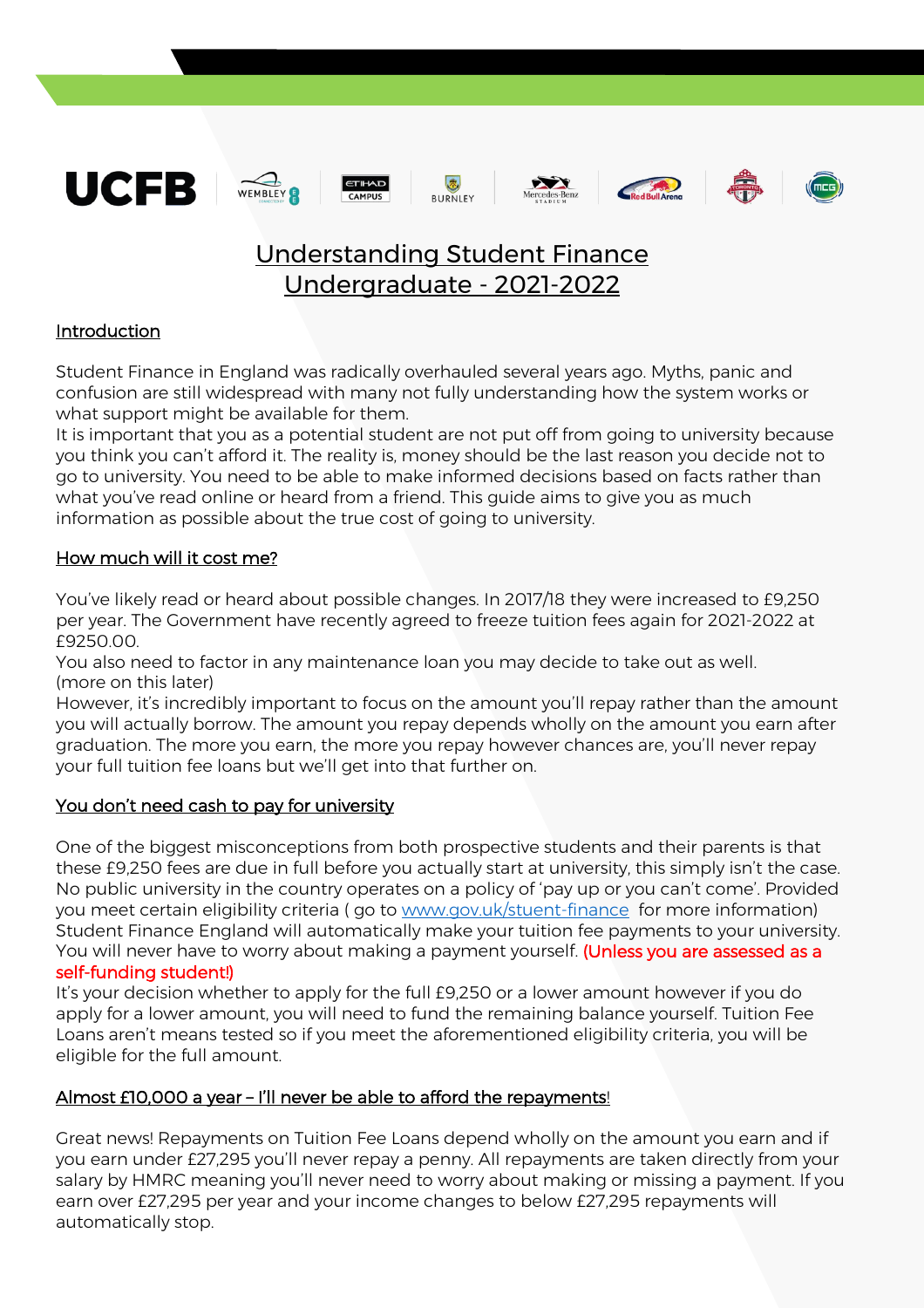













As mentioned, the amount you repay will depend on the amount you earn however the percentage you repay will stay the same. You will repay 9% of any amount over £27,295 See below for a few examples:

If I earn £28,295 a year, how much will I repay?

£28,295 is £1,000 above the threshold meaning you will repay 9% of £1,000. This equates to £90 a year or £7.50 a month.

If I earn £37,295 a year, how much will I repay?

£37,295 is £10,000 above the threshold meaning you will repay 9% of £10,000. This equates to £900 a year or £75 per month

If I earn £47,295 per year, how much will I repay?

£47,295 is £20,000 above the threshold meaning you will pay 9% of £20,000. This equates to £1,800 per year or £150.00 per month.

# I'll be repaying this for the rest of my life!

Not true – after thirty years any amount you currently owe is wiped out so if, for 30 years you earn £27,295 a year, you won't have repaid a penny and your debt will be clear. The reality is only those on high incomes will ever repay their loans in full. It's important to note that not repaying much because you're just over the threshold isn't a bad thing. These loans are designed as more of a graduate tax rather than a loan.

### No debt collectors with student loans

Another common myth with student loans is that you'll have someone turning up at your door ordering you to make repayments – this may be the case with a lot of loans, but not these. As your repayments are made directly from your salary, there's never any possibility that this could happen. Even if you aren't repaying anything because you're earning less than £27,295, you'll never be asked to make a repayment. You will be able to see the amount you've repaid on your payslip each month, as well as your P60.

## So how much interest will I pay?

For those who started university before 2012, there was no real cost to borrowing money via student loans, as the interest rate was set at the rate of inflation (RPI). So borrowing a shopping trolley worth of goods and you'll repay enough to buy the same, even though the actual cash amount may increase. Yet for those starting in or after September 2013, that's all changed. The interest rates are as follows:

While Studying – Your loan accrues inflation plus 3% of the outstanding balance. This continues until the first April after graduation when it changes to

After studying & earning under £27,295 – Your loan accrues inflation only.

After studying & earning between £27,295 & £49,130 – The interest rate will gradually rise from RPI to RPI plus 3%. The interest rate rises at 0.00015% per every pound earnt. Or to put it another way, if you earn £1,000 more, you accrue 0.15% interest.

After studying & earning over £49,130 – Your loan accrues the full RPI inflation plus 3%.

It's worth noting that all the above scenarios assume inflation is positive (prices rising). It's not yet known what would happen in a period of deflation. So these figures cannot be deemed as 100% accurate but give you a rough idea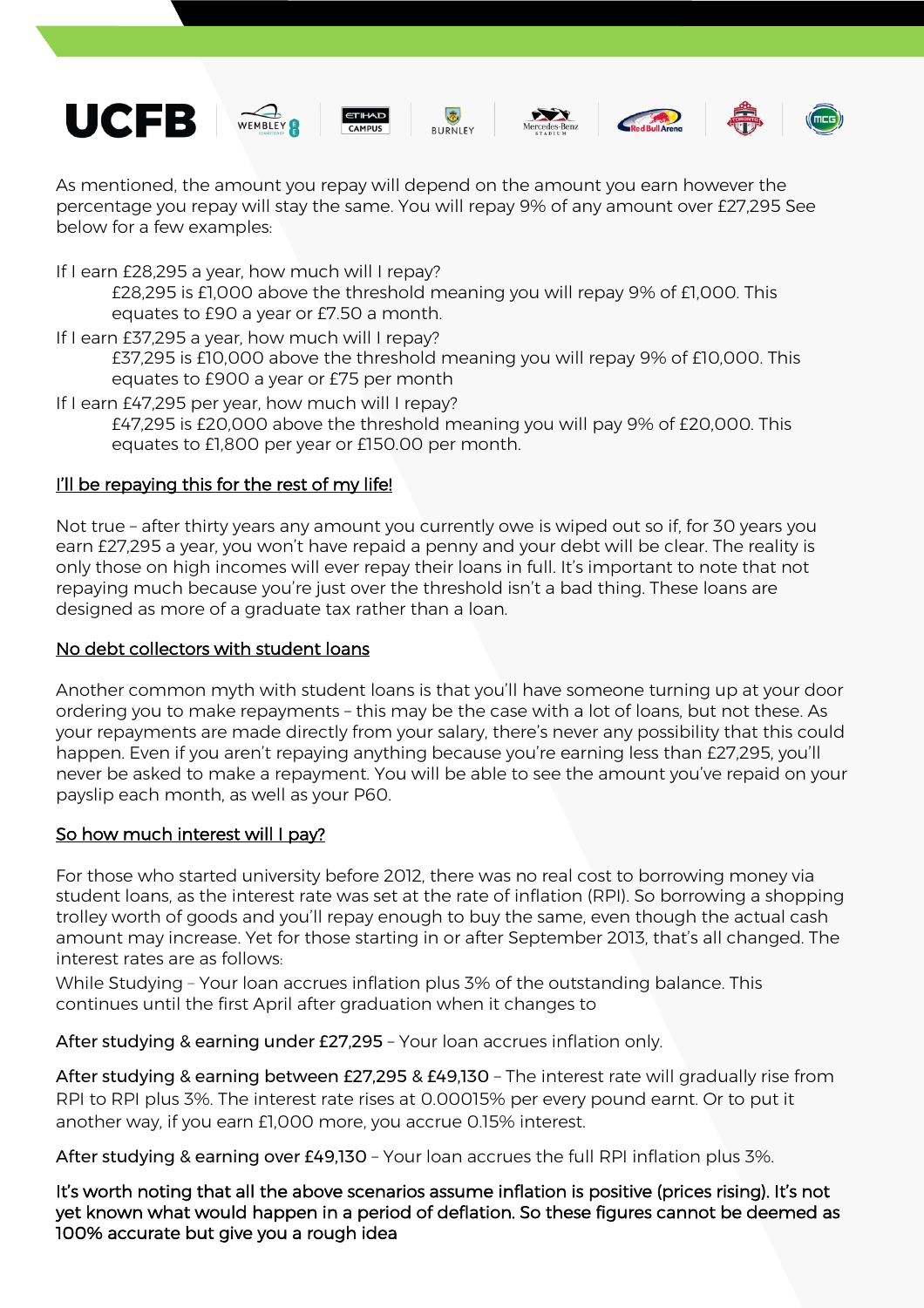

#### You will owe money for longer than previous graduates and MAY pay a LOT more

The flipside of people repaying less due to the higher £27,295 threshold than previous graduates is that it will take *much longer* to pay off the loan. This is compounded by the fact the original debt is bigger and the interest rate is higher.

This is because under the post 2012 system the cost is effectively being spread over a much longer period. Initially, graduates will be able to keep more of their income to spend than pre 2012. Though later on when they would've paid off the loan under the old system, they'll have less as they'll still be repaying.

#### Maintenance Loan

If you meet the eligibility criteria (more details available at [www.gov.uk/student-finance](http://www.gov.uk/student-finance) ),then you will be able to apply for a Maintenance Loan to help towards the cost of living whether this be your accommodation costs, food, rent or travel. It will not cover everything so you need to budget accordingly.

A Maintenance Loan is paid in three instalments across the academic year – you will receive a payment in September, January & April. These payments are paid directly to the student and it's up to you how you spend them however for many, this is the only income you'll have so it's wise to pay any bills first and budget the rest. These loans are means tested so the amount you receive will be dependent on your parent's household income however everyone who meets the eligibility criteria for a Maintenance Loan is eligible for the minimum amount.

The amount you receive is dictated by two elements:

The guaranteed bit – Everyone, regardless of parental income is eligible to receive a minimum of £3,516 per year, however if your parents earn less than £70,000 combined then you might be eligible for more.

The income assessed bit – The amount you can borrow is means-tested meaning it depends on your parent's income (pre-tax & minus pensions). Below are a few examples

#### **Wembley Campus based students**

If your parents earn £25,000, you will receive £7,987 per year living at home with parents or £12,382 living away from the parental home in London.

If your parents earn £35,000, you will receive £6,641 per year living at home with parents or £11,001 living away from the parental home in London.

If your parents earn £50,000, you will receive £4,622 per year living at home with parents or £8,929 living away from the parental home in London.

If your parents earn £70,000, you will receive a minimum of £3,516 per year living at home with parents or £6,166 living away from the parental home in London.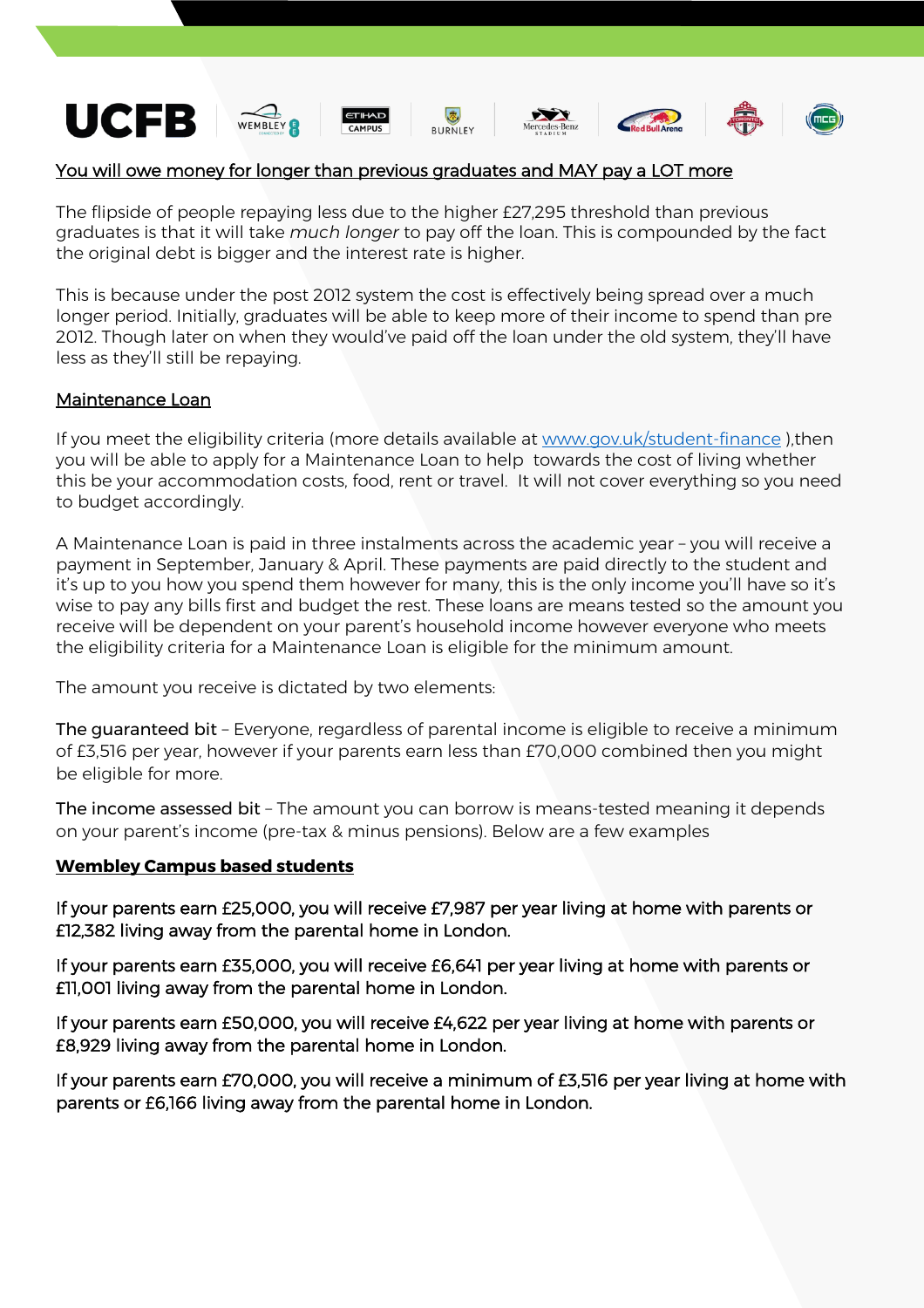











#### Etihad Campus based students

If your parents earn £25,000, you will receive £7,987 per year living at home with parents or £9,488 living away from the parental home.

If your parents earn £35,000, you will receive £6,641 per year living at home with parents or £8,129 living away from the parental home.

If your parents earn £50,000, you will receive £4,622 per year living at home with parents or £6,091 living away from the parental home.

#### If your parents earn £70,000, you will receive £3,516 per year living at home with parents or £4,422 living away from the parental home.

If you want to find out exactly how much you will receive before you apply, then you can check out the following link - <https://www.gov.uk/student-finance-calculator>. It's a few straight forward questions, including your parent's household income, then at the end it will give you two amounts – one will be your Tuition Fee Loan of £9,250, and the other will be the Maintenance Loan.

#### My maintenance Loan is too small

One question I'm posed at every open day is that the amount offered on the Maintenance Loan is too small. It's not enough to cover rent or if it is it leaves you with barely anything to live on. Unfortunately, there are no alternatives available from Student Finance England. With no real signs of these amounts increasing, it's so important for you to budget appropriately. Parttime work and extra funds from parents could be an option for some.

You may also want to speak to our scholarship team at UCFB who may be able to help with a bursary or scholarship which might help towards travel, accommodation or tuition fee costs related to your course but you must apply early for those as they are limited and go very quickly. They can be contacted at [scholarships@ucfb.com](mailto:scholarships@ucfb.com) 

#### Deadlines to apply for maintenance loans

To make sure these loans are in place for your first semester in September, students resident in England, need to apply before the final working day in May. If you live in Scotland you have until June but for Welsh & Northern Irish students, the deadline is a lot earlier. Unfortunately, these deadlines are subject to change each year so we cannot offer an exact date. But hold on! Missing the deadline isn't all bad news – what it means is that you may not get your full allowance in September. What you will get is the minimum (£3,516) and then once all of your evidence has been reviewed, you will receive a top-up amount if you're eligible for any further support.

## Will taking a loan affect my credit score?

One of the biggest myths around student loans is that because they are such high value loans, they are bound to have an effect on your credit score. In reality however, this simply isn't the case. When you borrow from a bank for a credit card, loan or mortgage, to evaluate whether they'll make money from you, lenders look at three pieces of information – your application form, any previous dealings they've had with you and crucially, the information on your credit reference files. Most normal financial transactions and credit relationships you have are listed on these files, yet student loans are not included.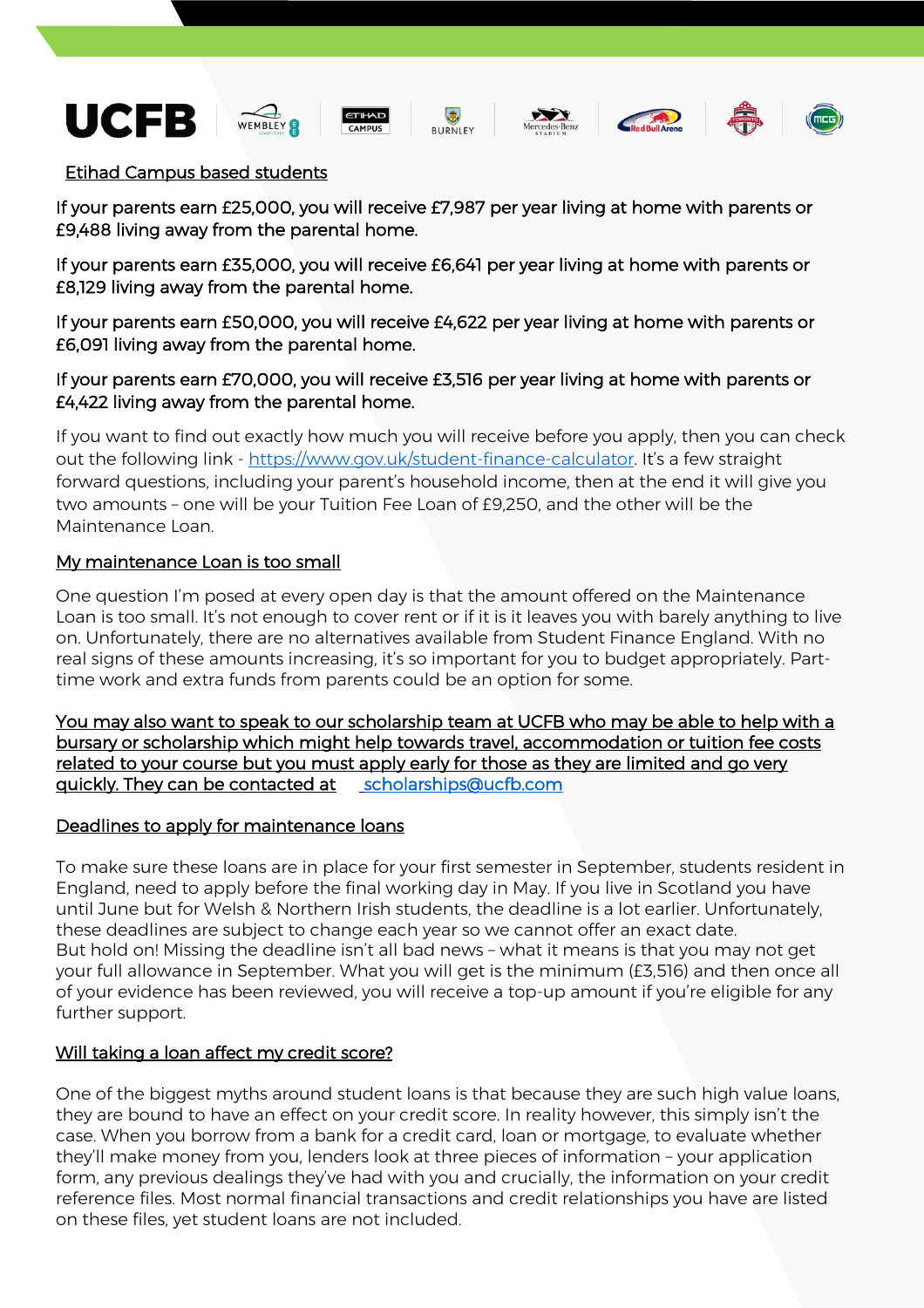

#### So will my student loan affect my ability to get a mortgage?

One big worry from students and parents is that the high value loans and subsequent debt means they will undoubtedly have a negative effect on their ability to get a mortgage in the future. Of course having a student loan is worse than not having one when it comes to applying for a mortgage, though it will not mean you definitely cannot get one. Completing a degree usually leads to better opportunity for employment and the potential to earn higher meaning those who don't have student loans are earning less than you. Essentially meaning you're on a level playing field.

Here's what the Council for Mortgage Lenders has said on the matter *"A student loan is very unlikely to impact materially on an individual's ability to get a mortgage, but the amount of mortgage may depend on net income".* What they're basically saying is that the fact you have a student loan won't affect your chances of getting a mortgage, however mortgage lenders will use your net salary rather than your gross salary to make any decisions

#### Can I repay my loan early?

Yes. In the early days of student loans, the Government consulted on penalties to stop people repaying early and avoiding interest – thankfully the mass of feedback they received was against the idea and it was scrapped. This doesn't mean that you should repay early though, in fact it's common knowledge that you shouldn't repay more than you absolutely have to, unless you're in a position to do so, and by that I mean you've won Euro millions. In general, we would encourage you to pay off your debts as quickly as possible however student loans are different, this is because many won't fully repay before the debt's wiped after 30 years. Overpaying each month could actually be pointless, as the overpayments not reducing the amount you'd need to pay back at all. Even if you have enough cash to clear the loan in full it may not be worth it as your repayments primarily depend on what you earn, not what you borrowed. It could mean you need to repay less than what you owed.

#### So how do I budget whilst at university?

Well, the simple answer is, you can't. Yet. Without knowing your income, you won't be able to know what you've got to spend. Your income is defined as your student loan plus any grants, bursaries, wages and additional money from parents. Add all this up and that's your total, now you know what you can spend. The only way you will know how much student loan you're going to get is by actually applying. You could always use the Student Finance Calculator mentioned earlier, however this doesn't confirm that you will definitely receive the money, only how much you may receive.

If you are working while at university, you should remember to take into account any tax and National Insurance you will be required to pay. Below is a handy table which details the tax rates on different levels of earnings. Chances are, if you are working whilst you're at university, you will only be part time and may not earn enough to pay any taxes.